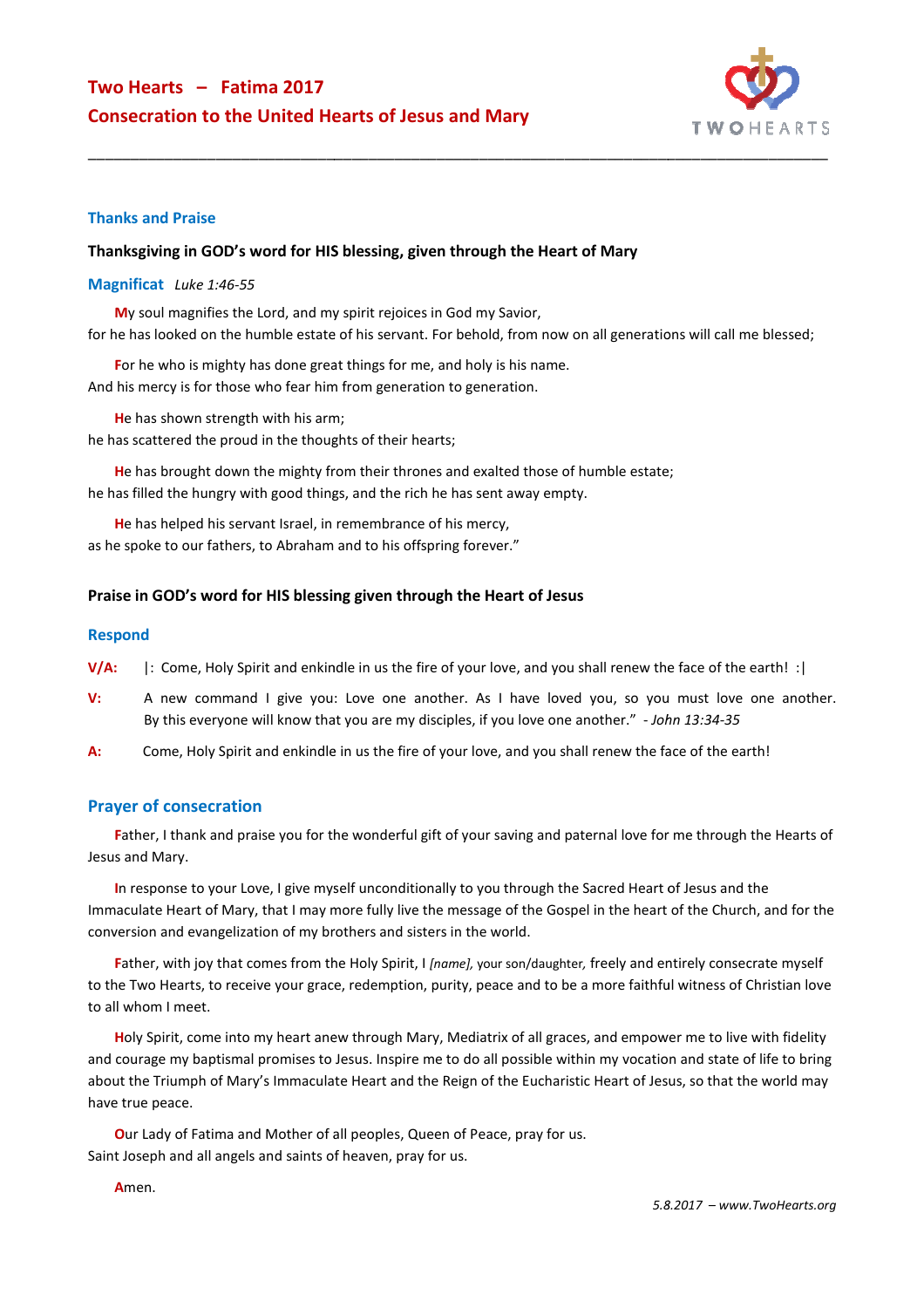

### **Dank und Lobpreis**

### Wir danken für Gottes Gnade, die uns durch das Herz Mariens gegeben wurde:

#### **Magnifikat** *Lk 1,46-55*

**M**eine Seele preist die Größe des Herrn, und mein Geist jubelt über Gott, meinen Retter. Denn auf die Niedrigkeit seiner Magd hat er geschaut. Siehe, von nun an preisen mich selig alle Geschlechter.

**D**enn der Mächtige hat Großes an mir getan, und sein Name ist heilig.

Er erbarmt sich von Geschlecht zu Geschlecht über alle, die ihn fürchten.

**E**r vollbringt mit seinem Arm machtvolle Taten:

Er zerstreut, die im Herzen voll Hochmut sind.

**E**r stürzt die Mächtigen vom Thron und erhöht die Niedrigen.

Die Hungernden beschenkt er mit seinen Gaben und l lässt die Reichen leer ausgehen.

**E**r nimmt sich seines Knechtes Israel an und denkt an sein Erbarmen, s das er unseren Vätern verheißen hat, Abraham und seinen Nachkommen auf ewig.

### **Wir preisen Gott für die Gnade, die uns durch das Herz Jesu gegeben wurde:**

### **Kehrvers** *Joh 13,34-35*

**V/A:** |: Sende aus deinen Geist und das Antlitz der Erde wird neu! :|

- V: "Ein neues Gebot gebe ich euch: Liebt einander! Wie ich euch geliebt habe, so sollt auch ihr einander lieben. Daran werden alle erkennen, dass ihr meine Jünger seid: wenn ihr einander liebt." ässt die Reichen leer ausgehen.<br>
1 an sein Erbarmen,<br>
1 einen Nachkommen auf ewig.<br>
1 erz **Jesu gegeben wurde:**<br>
1 Erde wird neu! :|<br>
1 ander! Wie ich euch geliebt habe, so sollt auch ihr<br>
1, dass ihr meine Jünger seid: we
- **A:** Sende aus deinen Geist und das Antlitz der Erde wird neu!

### **Weihegebet**

**V**ater, ich danke dir und preise dich für deine väterliche und erlösende Liebe, die du mir auf wundervolle Weise durch die Herzen Jesu und Mariens schenkst.

**A**ls Antwort auf deine Liebe übergebe ich mich dir bedingungslos durch das Heiligste Herz Jesu und das Unbefleckte Herz Mariens, damit ich die Botschaft des Evangeliums im Herzen der Kirche vollkommener leben möge, auch für die Umkehr und Evangelisierung meiner Brüder und Schwestern in der ganzen Welt.

Vater, in der Freude des Heiligen Geistes, weihe ich mich [Name], dein Sohn / deine Tochter, voll und ganz den Vereinten Herzen, um deine Gnade, deine Erlösung, deine Reinheit und deinen Frieden neu zu empfangen.

Allen, denen ich begegne, möchte ich ein immer treueres Zeugnis echter christlicher Liebe geben.

Heiliger Geist, komm neu in mein Herz durch Maria, die Mittlerin aller Gnaden, und bestärke mich, meine Taufversprechen an Jesus treu und entschlossen zu leben. Lehre mich, in meiner Berufung und in meinem Lebensstand alles mir Mögliche zu tun, so dass sich der Triumph des Unbefleckten Herzens Mariens und die Herrschaft des Eucharistischen Herzens Jesu verwirklichen und die Welt den wahren Frieden findet.

**U**nsere liebe Frau von Fatima, Mutter aller Völker und Königin des Friedens, bitte für uns. Heiliger Josef und alle Engel und Heiligen Gottes, bittet für uns!

**A**men.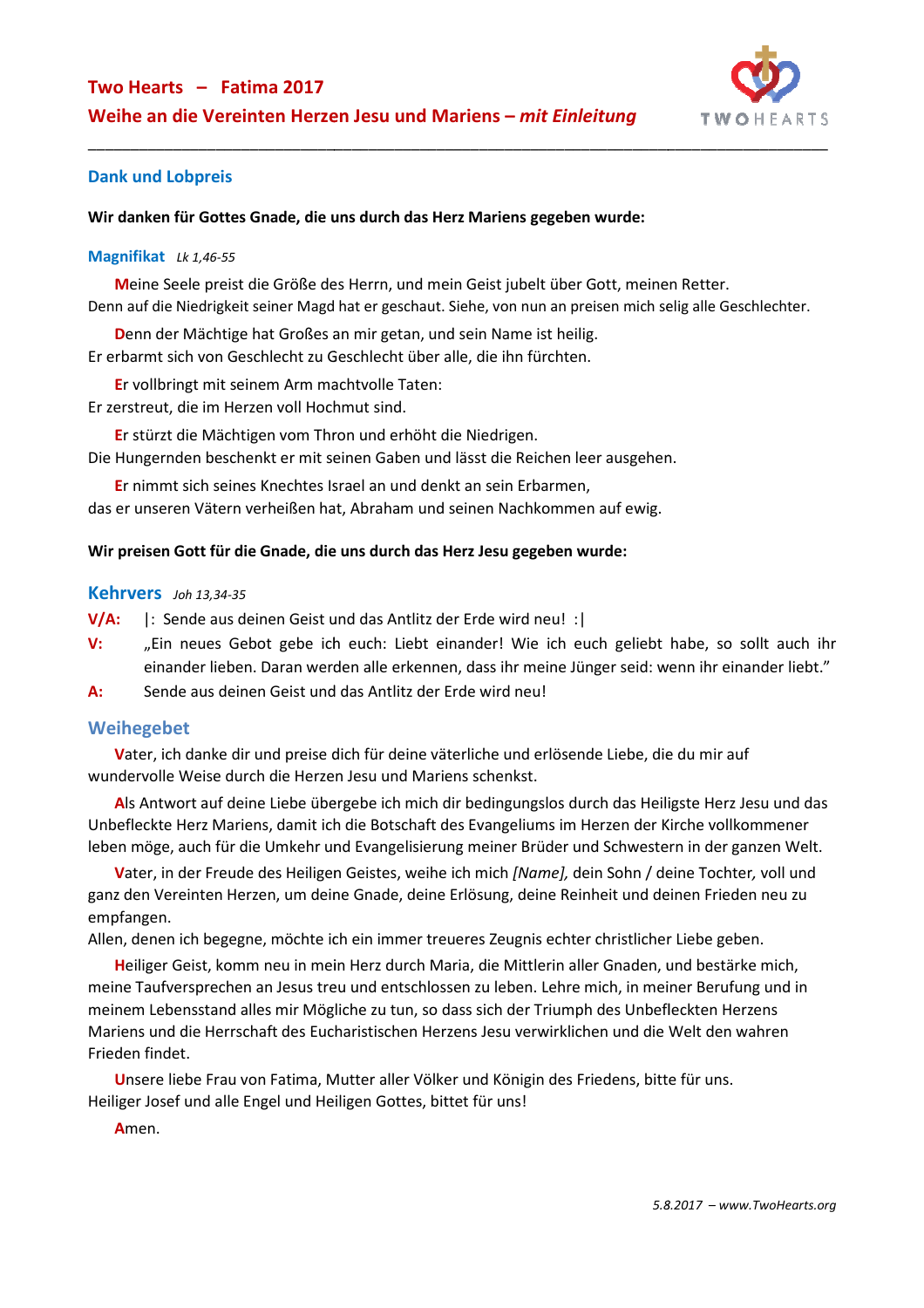

## **Nous remercions pour la grâce de Dieu qui nous a été donnée à travers le cœur de Marie.**

### *Luc 1,46-55*

Mon âme exalte le Seigneur, et mon esprit tressaille de joie en Dieu, mon sauveur, parcequ'il a jeté les yeux sur l'abaissement de sa servante.

Oui, désormais toutes les générations me diront bienheureuse, car le Tout-Puissant a fait pour moi de grandes choses. Saint est son nom, et sa miséricorde s'étend d'âge en âge sur ceux qui le craignent. Puissant a fait pour moi de<br>eux qui le craignent.<br>. Il a renversé les potentats<br>é les riches les mains vides.<br>elon qu'il l'avait annoncé à

Il a déployé la force de son bras, il a dispersé les hommes au cœur superbe. Il a renversé les potentats de leurs trônes et élevé les humbles, il a comblé de biens les affamés et renvoyé les riches les mains vides.

Il est venu en aide à Israël, son serviteur, se souvenant de sa miséricorde, selon qu'il nos pères - en faveur d'Abraham et de sa postérité à jamais.

### **Nous louons Dieu pour la grâce qui nous a été donnée à travers le cœur de Jésus.**

### **Répons:**

**V/A:** |: Ô Seigneur, envoie ton Esprit, qui renouvelle la face de la terre. :|

- V: "Je vous donne un commandement nouveau: vous aimer les uns les autres; comme je vous ai aimés, aimez-vous les uns les autres. A ceci tous reconnaîtront que vous êtes mes disciples:si vous avez de l'amour les uns pour les autres."-Jean 13,34-35
- A: Ô Seigneur, envoie ton Esprit, qui renouvelle la face de la terre.

### **Prière de consécration**

Père, je te remercie et te éloges pour ton amour paternel et rédempteur que tu me donne d'une manière merveilleuse à travers le cœur de Jésus et de Marie.

Comme réponse à ton amour je me donne à toi inconditionnellement par le sacré-cœur de Jésus et du cœur immaculé de Marie, que je puisse vivre l'Evangile au cœur de l'Eglise plus parfait, également pour la conversion et l'évangélisation de mes frères et sœurs dans le monde entier.

Père, dans la joie du Saint-Esprit, je me consacre [nom], votre fils / votre fille, pleinement avec les cœurs unis pour recevoir votre grâce, votre salut, votre pureté et votre paix à nouveau. Tout ceque je rencontre, je veux donner un témoignage toujours plus fidèle de véritable amour chrétien.

Esprit Saint, viens nouveau dans mon cœur par Marie, la concillatrice de toutes les grâces, et fortifiemoi de vivre mes promesses de baptême en Jesus d'une manière fidèle et déterminé. Apprends-moi à faire tout mon possible dans ma vocation et dans ma vie pourque le triomphe du cœur immaculé de Marie et le règne du cœur eucharistique de Jésus soit réalisé et le monde trouve la vraie paix.

Notre-Dame de Fatima, mère de toutes les nations et de la Reine de la Paix, priez pour nous.<br>It Joseph et tous les anges et les saints de Dieu, priez pour nous! Amen. Saint Joseph et tous les anges et les saints de Dieu, priez pour nous!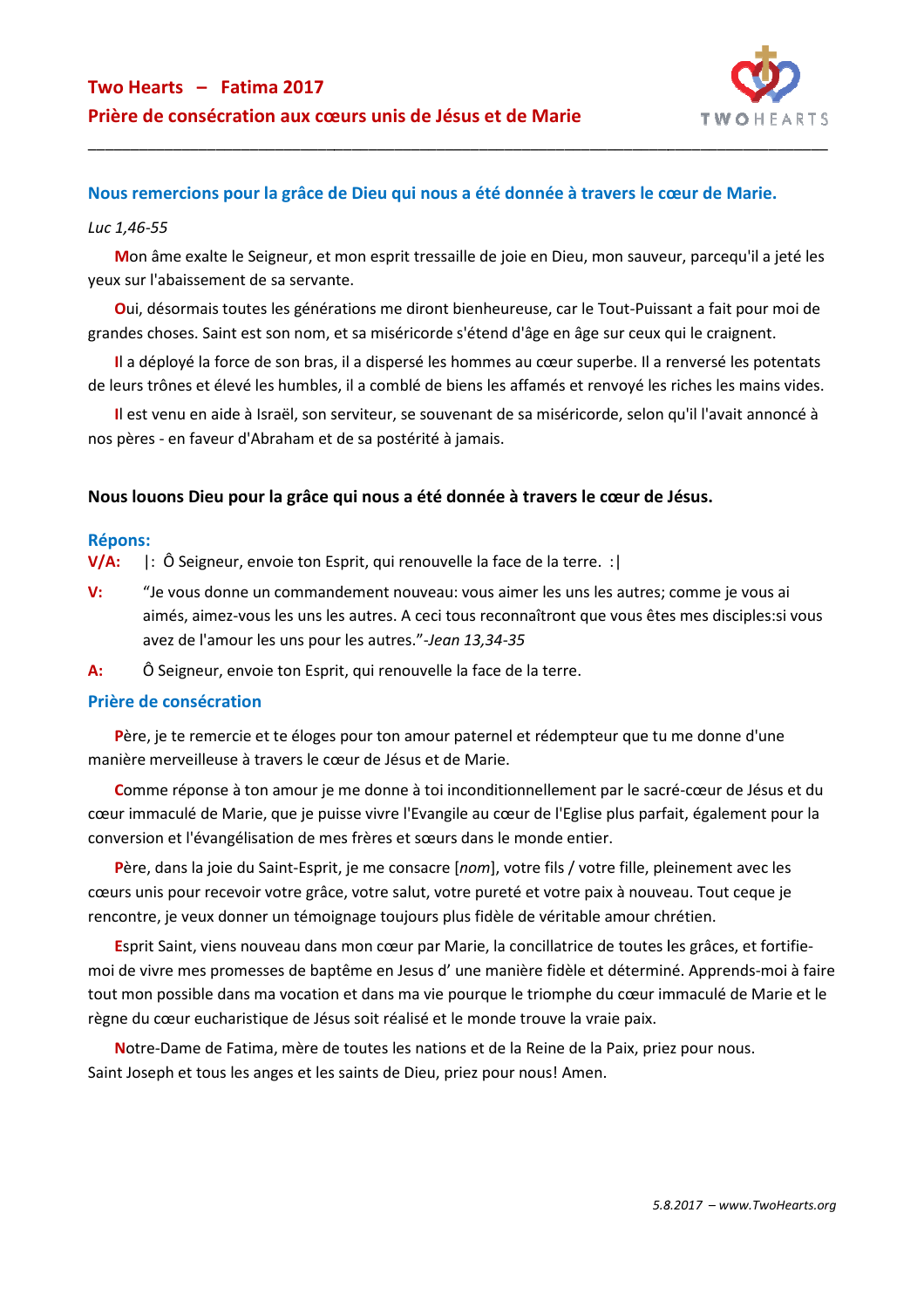

# **Acto de consagração**

\_\_\_\_\_\_\_\_\_\_\_\_\_\_\_\_\_\_\_\_\_\_\_\_\_\_\_\_\_\_\_\_\_\_\_\_\_\_\_\_\_\_\_\_\_\_\_\_\_\_\_\_\_\_\_\_\_\_\_\_\_\_\_\_\_\_\_\_\_\_\_\_\_\_\_\_\_\_\_\_\_\_\_\_\_\_\_

**M**eu PAI, eu Vos agradeço e Vos louvo pelo Vosso paternal amor que me salvou e que me oferecestes maravilhosamente pelos corações de JES JESUS e de Maria.

**E**m resposta ao Vosso amor - e para que eu possa viver sempre melhor no coração da Igreja, conforme o Evangelho - entrego-me incondicionalmente a Vós pelo Sagrado Coração de JESUS e pelo Imaculado o Evangelho - entrego-me incondicionalmente a Vós pelo Sagrado Coração de JESUS e pelo Imaculado<br>Coração de Maria. Que isto valha também para a conversão das minhas irmãs e dos meus irmãos e pela evangelização no mundo inteiro.

PAI, na alegria do ESPÍRITO SANTO eu (nome), Vossa filha / Vosso filho, consagro-me plena e inteiramente aos Corações Unidos para receber novamente a Vossa graça, a Vossa redenção, a Vossa pureza e a Vossa paz. A todos que encontrar quero dar um testemunho cada vez mais fiel e autêntico do amor cristão.

**D**ivino ESPÍRITO SANTO, vinde novamente ao meu coração por meio de Maria a medianeira das graças e fortalecei-me para que eu possa viver com determinação os meus votos batismais e ser fiel a JESUS. Ensinai-me para que eu saiba fazer tudo o que me é possível conforme a minha vocação e estado de vida Ensinai-me para que eu saiba fazer tudo o que me é possível conforme a minha vocação e estado de<br>para que o Triunfo do Imaculado Coração de Maria e o Reinado do Coração Eucarístico de JESUS se realizem e que o mundo encontre a verdadeira paz.

Nossa Senhora de Fátima, Mãe de todos os povos e Rainha da paz, rogai por nós. Nossa Senhora de Fátima, Mãe de todos os povos e Ra<br>São José e todos os Anjos e Santos de DEUS, rogai por nós.

Amen.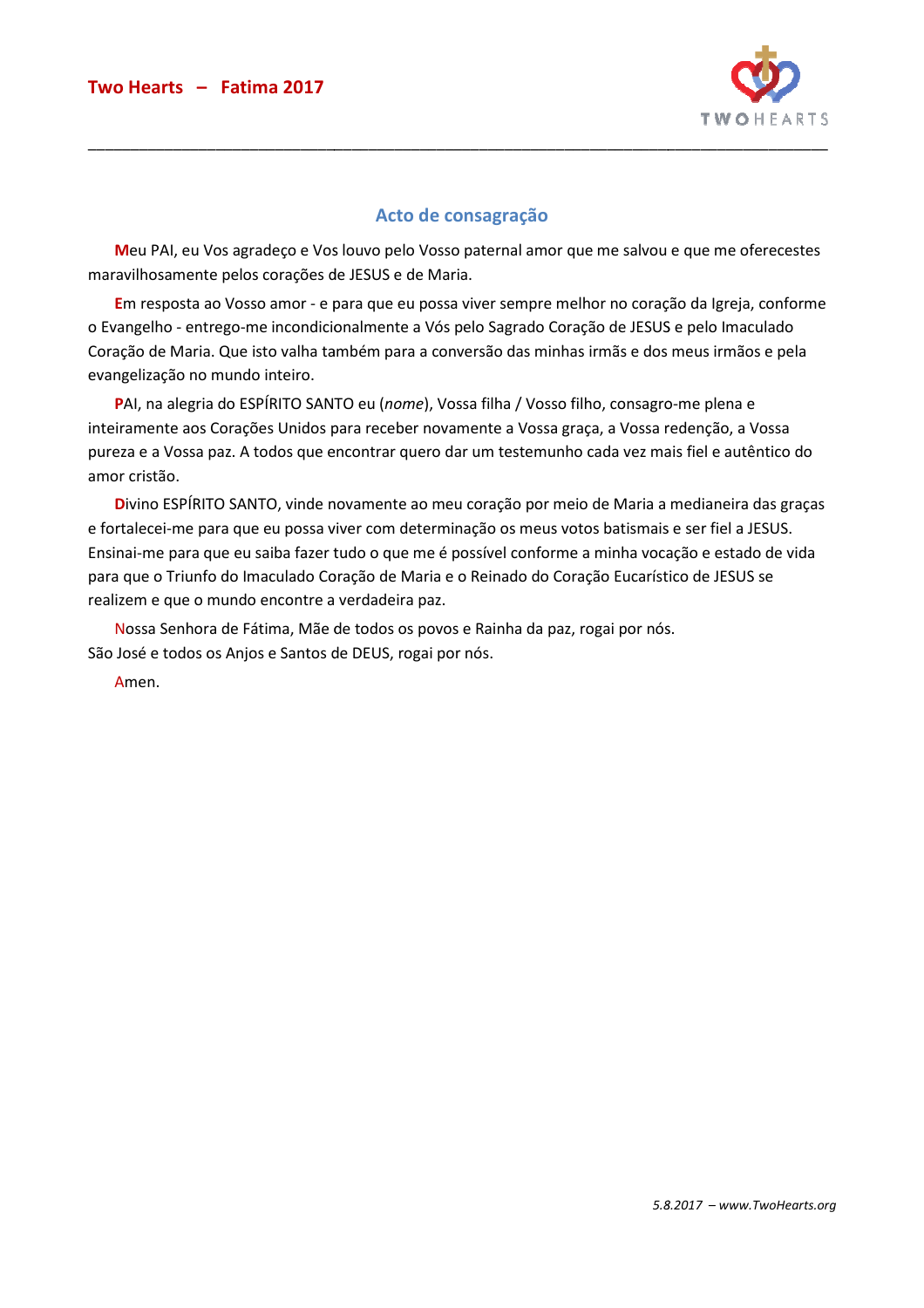

### **Ringraziamento con le parole di Dio per la Sua benedizione attraverso il Cuore di Maria**

Luca 1:46-55

L'anima mia magnifica il Signore

- $47$  e il mio spirito esulta in Dio, mio salvatore,
- <sup>48</sup> perché ha guardato l'umiltà della sua serva.
- D'ora in poi tutte le generazioni mi chiameranno beata.
- <sup>49</sup> Grandi cose ha fatto per me l'Onnipotente,

e Santo è il suo nome;

- $50$  di generazione in generazione la sua misericordia per quelli che lo temono.
- $51$  Ha spiegato la potenza del suo braccio, ha disperso i superbi nei pensieri del loro cuore;
- <sup>52</sup> ha rovesciato i potenti dai troni, ha innalzato gli umili; ha disperso i superbi nei pensieri de<br>
<sup>52</sup> ha rovesciato i potenti dai troni,<br>
ha innalzato gli umili;<br>
<sup>53</sup> ha ricolmato di beni gli affamati,<br>
ha rimandato i ricchi a mani vuote.<br>
<sup>54</sup> Ha soccorso Israele, suo servo,<br>
r
- <sup>53</sup>ha ricolmato di beni gli affamati.

ha rimandato i ricchi a mani vuote.

- $54$  Ha soccorso Israele, suo servo,
- <sup>55</sup> come aveva detto ai nostri padri, per Abramo e la sua discendenza, per sempre."

### Ringraziamento con le parole di Dio per la Sua benedizione attraverso il Cuore di Gesù

Giovanni 13:34-35

<sup>34</sup> "Vi do un comandamento nuovo: che vi amiate gli uni e gli altri. Come io ho amato voi, così anche voi amatevi gli uni e gli altri.<sup>35</sup>Da questo tutti sapranno che siete miei discepoli: se avete amore gli uni per gli altri."

### **Preghiera di consacrazione**

Ti lodo e Ti ringrazio, o Padre, per il dono meraviglioso del Tuo amore salvifico e materno, che mi hai concesso attraverso i Cuori di Gesù e Maria.

Come risposta al Tuo amore, mi offro a Te, senza condizioni, attraverso il Sacro Cuore di Gesù e il Cuore Immacolato di Maria, per vivere con maggiore pienezza il messaggio del Vangelo in seno alla Chiesa, e per favorire la conversione e l'evangelizzazione dei miei fratelli e sorelle nel mondo.

Padre, con la gioia che viene dallo Spirito Santo, io [ *nome*], tuo/a figlio/a, mi consacro interamente ai Tuoi Due Cuori, per ricevere da Te la grazia, la redenzione, la purezza e la pace, e per essere un testimone più fedele dell'amore cristiano verso tutti coloro che incontrerò. iglioso del Tuo amore salvifico e materno, che mi hai<br>a condizioni, attraverso il Sacro Cuore di Gesù e il Cuore<br>ienezza il messaggio del Vangelo in seno alla Chiesa, e per<br>miei fratelli e sorelle nel mondo.<br>io [*nome*], t

Spirito Santo, vieni ancora nel mio cuore attraverso Maria, mediatrice di tutte le grazie, e fa' che io viva con fedeltà e coraggio le promesse battesimali che ho fatto a Gesù. Incoraggiami a compiere tutto il possibile nell'ambito della mia vocazione e condizione per contribuire al trionfo del Cuore Immacolato di Maria e al Regno del Cuore Eucaristico di Gesù, affinché il mondo trovi la vera pace.<br>Nostra Signora di Fatima e Madre di tutti i popoli, prega per noi. Amen.

Nostra Signora di Fatima e Madre di tutti i popoli, prega per noi.